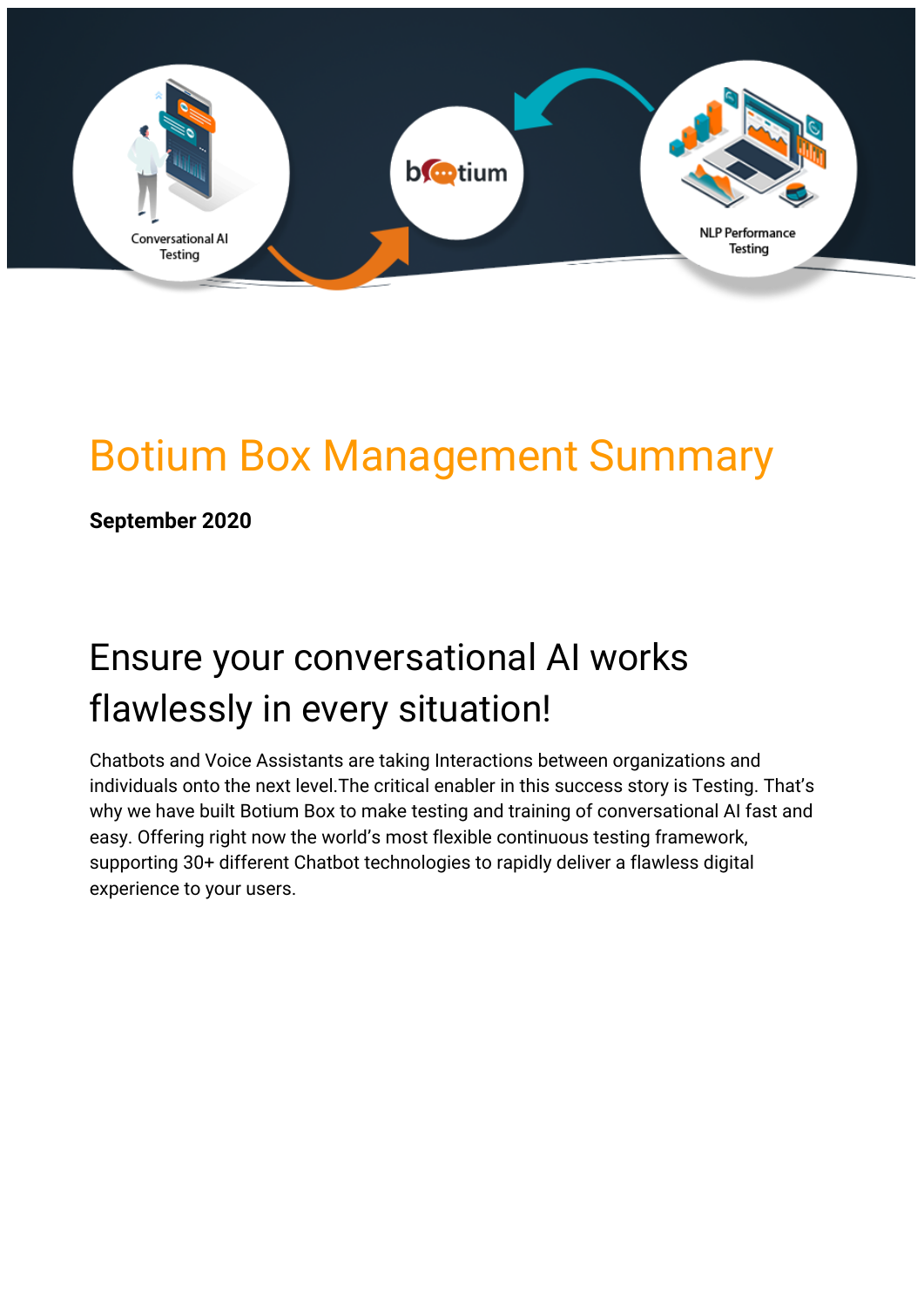**Botium Box Management Summary** Page 2 of 3



# Why use Botium Box?

## **TESTING 100x FASTER**

Chatbot Testing starts on API level. Testing conversations through an API is 100x faster and generates constant feedback for the development lifecycle.

#### **OUT OF THE BOX DATASETS**

You got the bot? We have the tests. Botium Box comes with datasets for various chatbot domains. Save time designing and writing conversations.

#### **TESTING END-TO-END**

After passing the API level, Botium moves on to the user interface. No matter if a bot implements a web, mobile or an audio interface.

### **CONTINUOUS INTEGRATION**

Botium fits seamlessly into your pipe. Botium integrates with common CI/CD pipeline tools to support continuous testing in every project environment.

#### **SECURITY TESTING**

A security testset based on OWASP Top Ten combined with all conversations being sent through a ZAProxy ensures highest standards.

#### **TEST DATA AUGMENTATION**

Increase your test coverage by adding additional user examples to your test data. Just hit the "Paraphrase It!" button in Botium Box.

### **TESTCASE GENERATION**

Save time by auto generating test cases and test sets out of the interaction model of your chatbot or voice assistant. Already supported for Watson, Dialogflow and Alexa.

#### **PERFORMANCE TESTING**

Can your chatbot deal with multiple users? Running Stress and Load Tests through Botium Box will give you the answer.

#### **DIALOG CRAWLER**

The Botium Crawler records all paths for navigating through your dialog structure and saves them for running Botium tests.

### **REAL DEVICE TESTING**

For a real end-to-end testing experience, Botium Box integrates with various Device-Cloud-Providers like Saucelabs or Experitest.